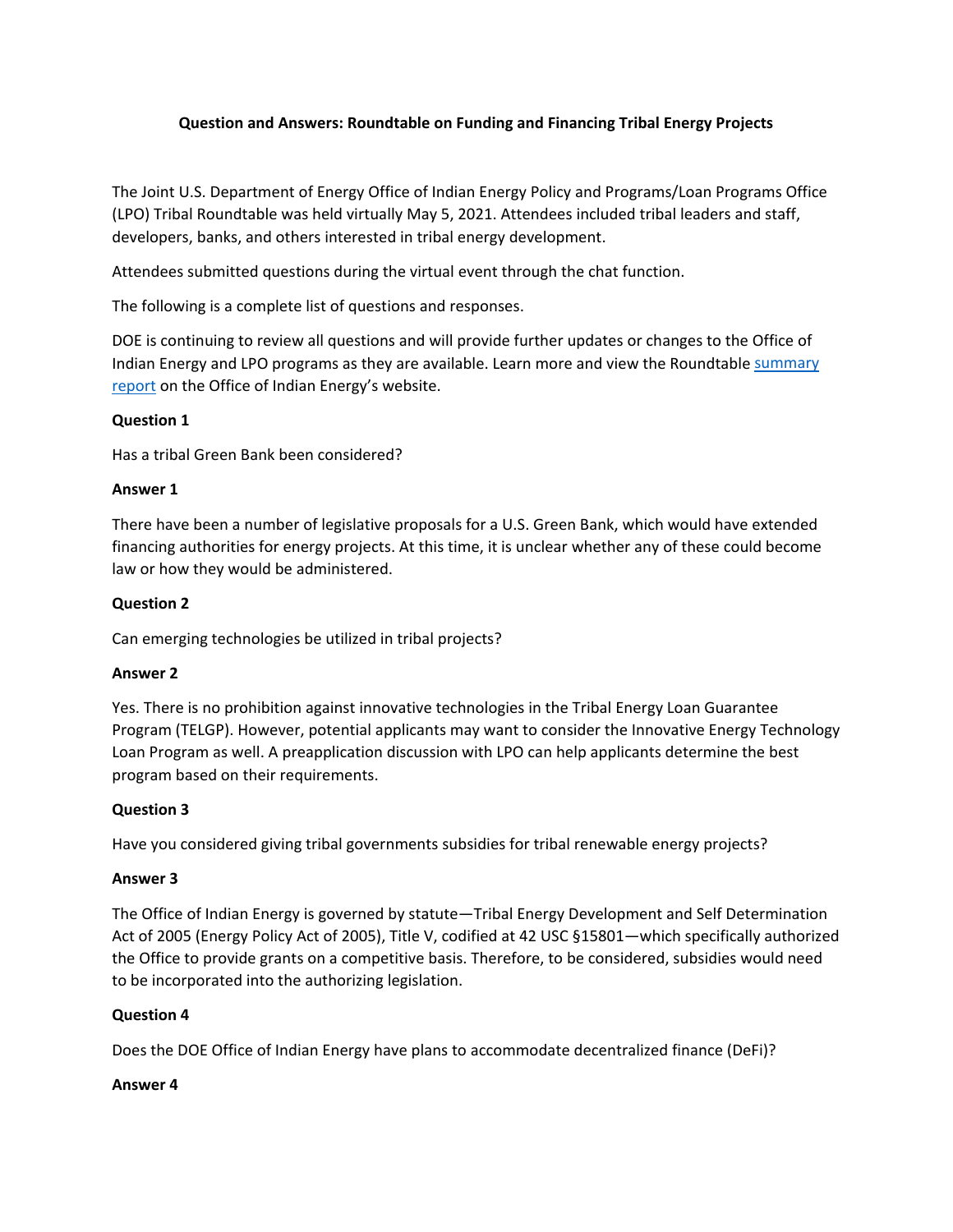The Office of Indian Energy does not currently have plans to accommodate DeFi.

## **Question 5**

We are an outside energy technology company. How can we contact tribes to share what we have and [start] a development relationship to bring these technologies for renewable resources, as well as build relationships to help them get supported for funds to implement these projects?

## **Answer 5**

You can contact LPO at [telgp@hq.doe.gov](mailto:telgp@hq.doe.gov) to schedule a call to discuss your company and ways you may be able to develop relationships with tribes.

## **Question 6**

Can tribal entities pursue the Energy Innovation Program? Additionally, [our] project has identified WAPA transmission line upgrades needed. How can the LPO help on the transmission lines? And can one access two loans across one project for different purposes?

### **Answer 6**

Yes. Tribes can pursue an application to the Innovative Energy Technology Loan Guarantee Program. Transmission may be considered under this program or the TELGP. You should also contact Western Area Power Administration (WAPA) to explore their loan program. Projects can be segmented so that separate applications can be made across two different programs. Before [submitting] these applications, applicants should contact LPO so they can be fully informed on both programs. You can email [lpo@hq.doe.gov](mailto:lpo@hq.doe.gov) to request a meeting.

### **Question 7**

Is the loan program only lending to renewables?

### **Answer 7**

Under the TELGP, a wide range of energy technologies, including resource extraction and fossil-based generation, can be considered. Under the Innovative Energy Technology Loan Guarantee Program, advanced fossil energy and advanced nuclear technologies can be considered.

### **Question 8**

Can one project get two loans? One for transmission upgrades and one for a power project?

### **Answer 8**

It is possible to segment a project so that separate loans secure each part, such as transmission and a power plant. For transmission, you should also contact WAPA to explore their loan program. Applicants should contact LPO before [submitting] these applications so they can be fully informed on both programs. You can emai[l lpo@hq.doe.gov](mailto:lpo@hq.doe.gov) to request a meeting.

### **Question 9**

Why do you think so few lenders are willing to participate?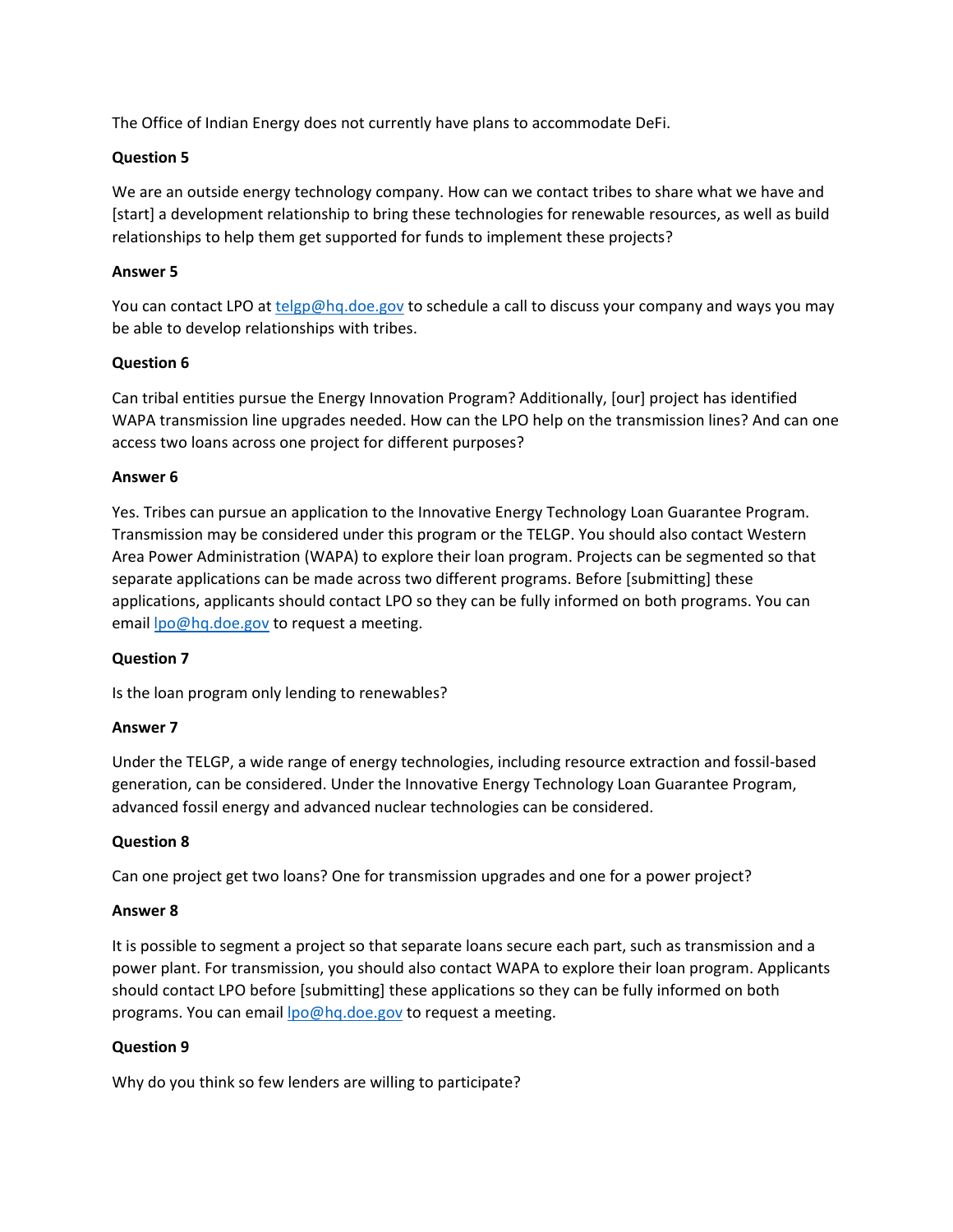#### **Answer 9**

Many lenders are just becoming aware of the TELGP and how to use it. Banks also may not have previous experience with the energy projects or working with tribes. We are increasing our outreach to banks to ensure that there is a better understanding of the program and how they can work with tribes.

#### **Question 10**

The TELGP used to need 10% equity from the tribe. In today's financing world, if the project makes financial sense and is bankable and a lender is willing to provide 100% debt financing, is that a structure the TELGP can help support, or does the DOE still insist on tribal equity in the project?

#### **Answer 10**

There is a statutory requirement for majority (51%) tribal ownership. We recommend you contact the LPO to discuss your project in more detail. Please email [telgp@hq.doe.gov](mailto:telgp@hq.doe.gov) to set up a meeting.

#### **Question 11**

On the financing side, how does the utilization of ITC [Investment Tax Credit]/MACRS [Modified Accelerated Cost Recovery System] and not owning projects until year 8 affect utilization of the TELGP on the front side?

#### **Answer 11**

We are assessing ways that the TELGP can be used with an ITC flip structure. We recommend you contact LPO to discuss your project in more detail. Please email [telgp@hq.doe.gov](mailto:telgp@hq.doe.gov) to set up a meeting.

### **Question 12**

Where can I learn more about technical assistance available for tribes?

### **Answer 12**

If technical assistance is desired, please visit the [Technical Assistance](http://www.energy.gov/indianenergy/technical-assistance) page on our website.

### **Question 13**

While we apply for DOE grants, do tribes still have to give matching funds to get our proposals approved?

#### **Answer 13**

The Office of Indian Energy is governed by statute (Energy Policy Act of 2005), which requires tribes and tribal entities to provide cost share to be eligible for grants through the Office.

### **Question 14**

Is there technical assistance available to help a huge Tribe like Navajo Nation to break down the silos we operate in, limit duplication in work, and ultimately save money?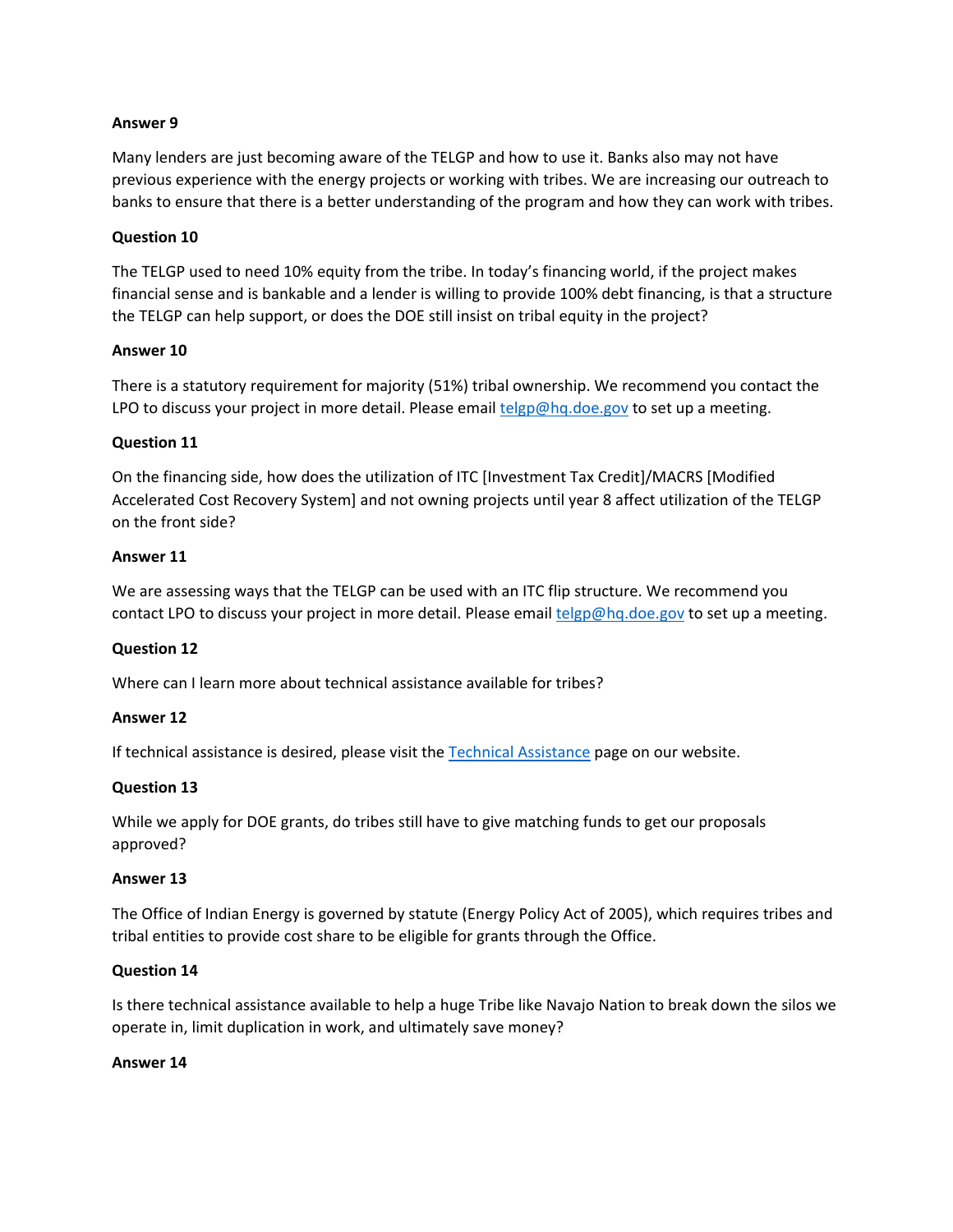Technical assistance is available to any and all tribes. Please submit a technical assistance request, and we can discuss.

## **Question 15**

Since the Kayenta Peabody coal mine closed along with Navajo Generating Station, we have been hit hard and [are] still feeling negative ramifications from the closure. How can DOE help our two tribes with the early closures?

## **Answer 15**

Please submit a technical assistance request, and we can discuss further how we may be able to assist. The TELGP can provide access to debt capital to facilitate ownership of energy assets. To learn more or to discuss a specific project, please contact us at [telgp@hq.doe.gov.](mailto:telgp@hq.doe.gov)

## **Question 16**

Will DOE provide technical assistance with the financial analysis report to provide lenders so they see the financial feasibility?

## **Answer 16**

The Office of Indian Energy can provide technical assistance with project economic analysis.

## **Question 17**

We partnered with an experienced developer and are conducting advanced development of two wind farms, 450 MW and 120 MW, but need additional funding. The last 2 TELGP Solicitations make clear that they only fund construction, and expressly exclude development. But we can attest that construction funding is easily available from traditional banks once development is completed, while it's almost impossible to secure development funding. Can the Loan Programs Office address this need?

### **Answer 17**

We will contact you directly to discuss this project.

### **Question 18**

Will this webinar be posted for us to refer to at a later date? Will you distribute the link to participants?

### **Answer 18**

We will post the answers to all questions.

### **Question 19**

Would the Office of Indian Energy provide grant funding for electric vehicles or their batteries that are incorporated into microgrid projects through bidirectional charging?

### **Answer 19**

Currently, funding opportunities through the Office of Indian Energy have been focused on energy efficiency and energy generation for heat and electricity for tribal buildings. However, we will consider electric vehicles (EVs) and batteries for future funding opportunities.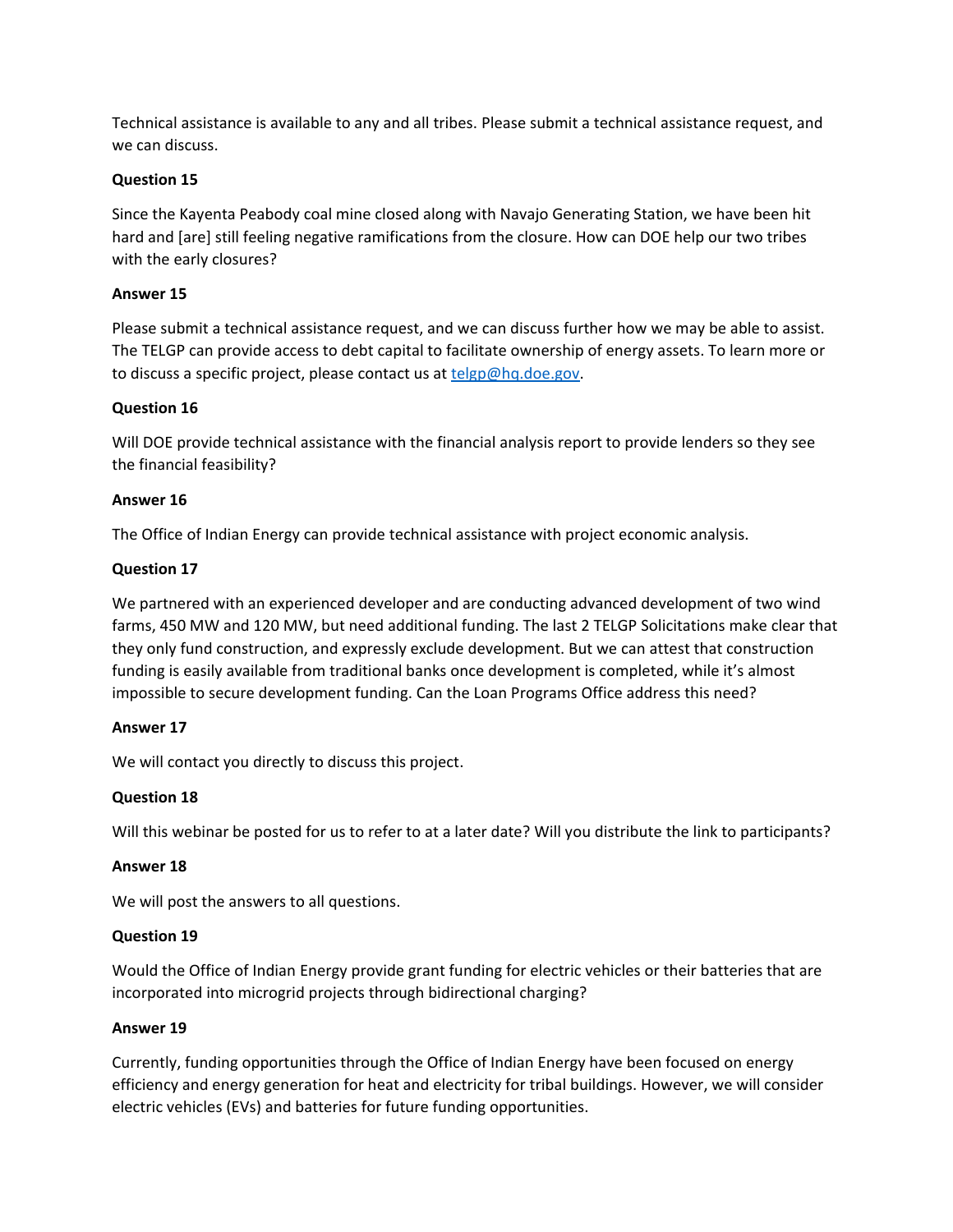## **Question 20**

Many of the energy development grants and funding opportunities are not available to Alaska tribes due to a requirement that projects have to be constructed on BIA [Bureau of Indian Affairs] allotment lands. Most Alaskan tribes are landless, and the only land we have has to be purchased. What is the purpose of that rule, and can we change it to allow Alaskan tribes to build energy systems on purchased property?

## **Answer 20**

There is no requirement that a project under the LPO TELGP be on tribal land.

## **Question 21**

The grants application process in the Office of Indian Energy is an onerous one. Are there efforts to make it less onerous? [For example, consider having] the Office of Indian Energy review applications and provide feedback if the proposals are submitted before the deadline, or have a concept paper as a prereview process that is evaluated and give the applicant an indication to go forward or not. Also, [are there efforts to] have the grant writing costs be eligible for being covered by the grant itself?

## **Answer 21**

The requirements for funding are governed by the Code of Federal Regulations, which limits the Office to some extent. However, the Office of Indian Energy is continually exploring ways to better meet the needs of our constituents, and we will take your comments into consideration for future funding opportunity announcements. Regarding grant writing costs, the Code of Federal Regulations precludes our ability to cover those preapplication expenses as part of the grant. We will, however, continue to explore options.

# **Question 22**

What is the maximum size of the Office of Indian Energy grants?

### **Answer 22**

Under the most recent funding opportunity announcement (FOA), the amount of Office of Indian Energy funding varied by Topic Area: the maximum amount per award for facility-scale grants was \$1 million, and for community-scale projects it was \$2 million.

### **Question 23**

[Presenter] said that loans from the DOE program go through banks. Do tribes have access to/relationships with financial institutions that could get these loan guarantees? I have heard that some tribes don't have Community Development Financial Institutions (CDFIs) and have trouble accessing CDFI funds. Is DOE looking at making sure that the financial institutions needed to facilitate these loans are available to tribes?

### **Answer 23**

LPO is increasing our outreach to banks and CDFIs to ensure that they have a better understanding of the program and how they can work with tribes.

### **Question 24**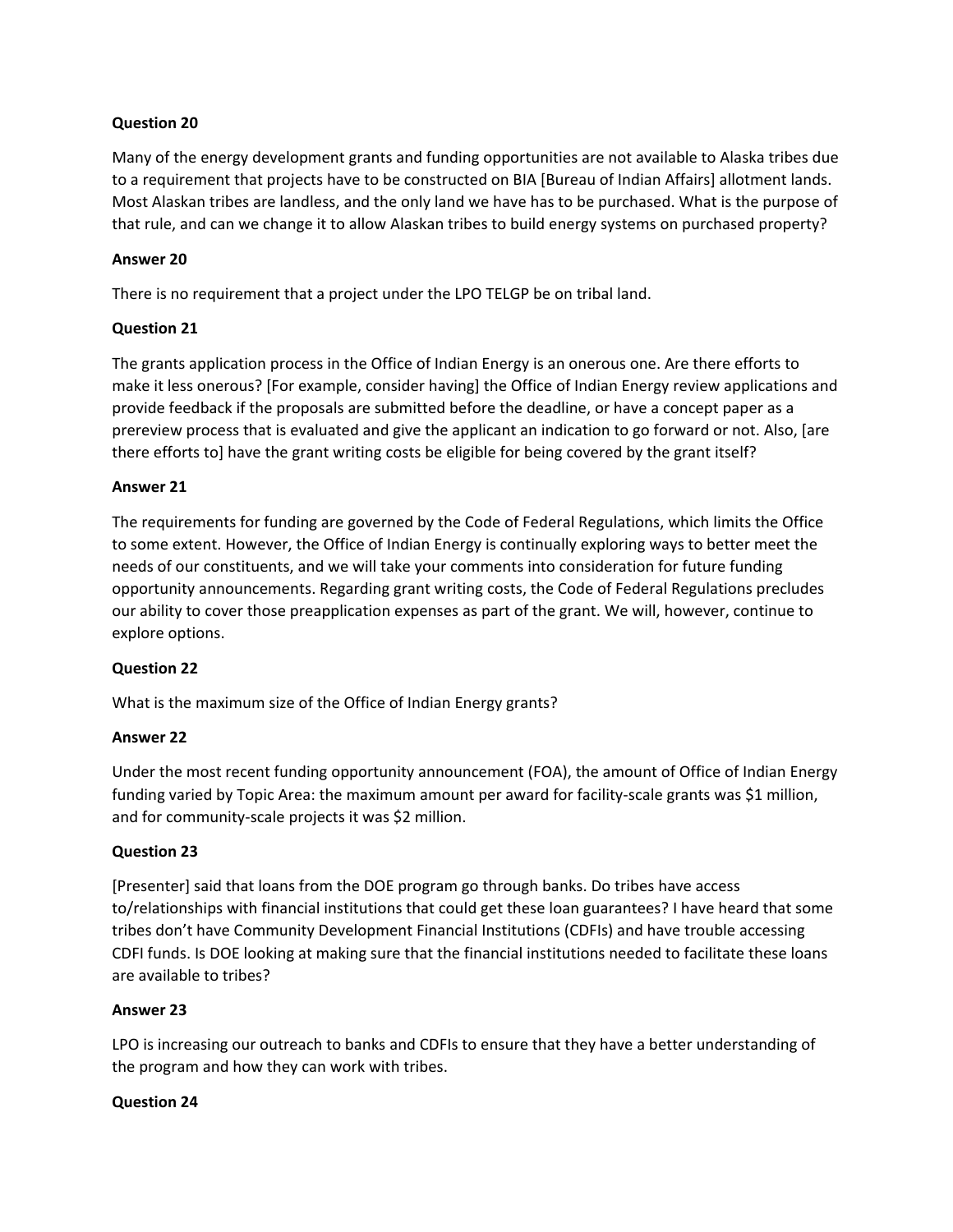Would DOE consider increasing the guaranty percentage to 100% for projects up to some scope (say, the first \$25M–\$50M)? The projects I have worked on that failed due to financial issues came down to a decision by the tribe to not put other assets/resources behind the unenhanced portion of the debt, a condition of the lender.

## **Answer 24**

There is a statutory limit of a 90% guarantee. LPO cannot increase it to 100%.

## **Question 25**

Ms. Jones mentioned tribal entrepreneurs; however, I don't see anywhere that the Loan Guarantee Program is applicable to individual tribal member owned businesses . . . am I missing something?

### **Answer 25**

Regarding the Office of Indian Energy FOAs, which are governed by statute, individual tribal member owned business are not eligible.

Regarding the Tribal Energy Loan Guarantee Program, by statute, loan guarantees are available to federally recognized tribes or tribal energy development organizations. LPO considers a tribal energy development organization to be an organization that is majority owned and controlled by a tribe.

## **Question 26**

It seems from comments today (5/5) that the loan guarantee isn't useful for banks in terms of overcoming lending reluctance, and it hasn't created benefits for tribal governments, so we need additional mechanisms. Tribes have long advocated for a direct loan program from a federal financing institution. Could the LPO help develop that?

As an example, California has zero or 1% interest loans for local governments and other public institutions for EE/RE projects (tribes are not yet eligible). This kind of direct revolving loan fund seems a useful financing tool, relatively simple, and respectful of the government-to-government/trust relationship as they relate to tribes' development of core/crucial infrastructure.

### **Answer 26**

At this time, LPO does not have the authority to provide direct loans or to provide guarantees for revolving loans funds established by states or municipalities. We recognize that having these additional authorities could be valuable to tribes and will continue to provide comments to legislators as requested on how the TELGP could be enhanced. We will also continue to explore potential programs within other agencies that might be used for this purpose.

# **Question 27**

Is there a good source of information to understand the electricity, water, broadband, and housing needs for tribes? In other words, for a particular reservation, what is the best way to understand the current gap in these basic infrastructure needs?

# **Answer 27**

Please see [https://www.ncai.org/NCAI-InfrastructureReport-FINAL.pdf.](https://www.ncai.org/NCAI-InfrastructureReport-FINAL.pdf)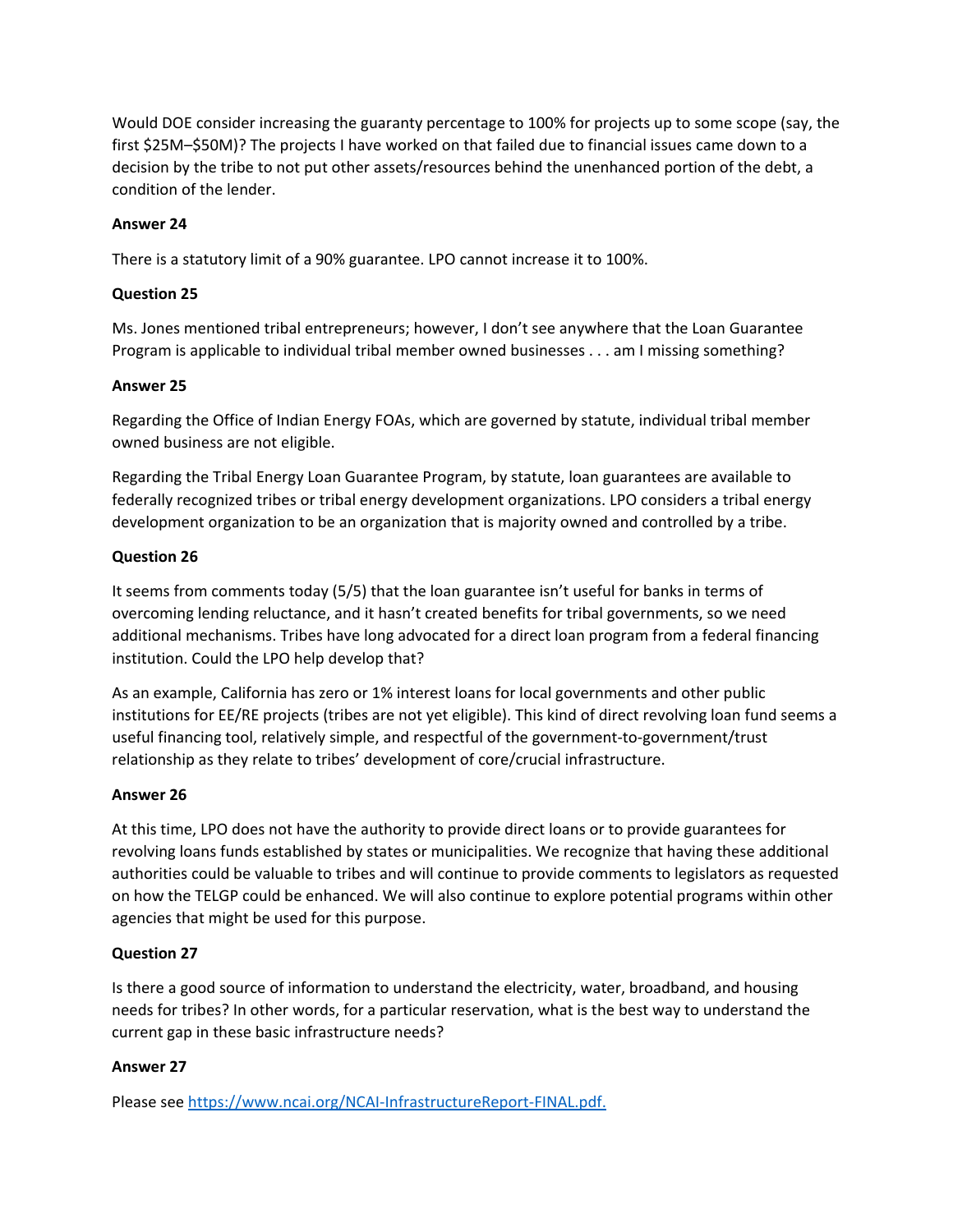## **Question 28**

Do you see natural gas and green hydrogen as viable options for electric generation on the Navajo Nation or other Indigenous communities?

### **Answer 28**

We cannot comment on the viability of any particular technology for a particular application. In general, both of those technologies could potentially be eligible under the TELGP. We suggest that you arrange a preapplication consultation with LPO to discuss your project in more detail. Please email [telgp@hq.doe.gov](mailto:telgp@hq.doe.gov) to schedule a call with LPO staff.

### **Comment 29**

Too often the development of energy is conducted as if Native Americans are considered independent competing interests and therefore barriers to be overcome or opponents to development.

## **Response 29**

We appreciate your comment and will make sure it is reflected in the proceedings of this event. We also invite additional discussion if you have a specific question related to this topic. Please email [indianenergy@hq.doe.gov](mailto:indianenergy@hq.doe.gov) for additional information.

## **Question 30**

Does DOE consider biochar creation as a critical energy resource?

## **Answer 30**

A wide range of energy technologies are potentially eligible under the TELGP. We suggest you contact the LPO to discuss your specific project. You can email [telgp@hq.doe.gov](mailto:telgp@hq.doe.gov) to set up a meeting.

# **Question 31**

Does the funding include a tribe (specifically California) to create their own utility through the Wholesale Distribution Access Tariff process?

### **Answer 31**

The Office of Indian Energy's funding opportunities have focused primarily on the installation of energy systems and would not provide funds for the creation of a tribal utility. However, the U.S. Department of the Interior (DOI) Division of Energy and Mineral Development (DEMD) has a Tribal Energy Development Capacity (TEDC) grant program, which may be a potential source of funds. Visit Interior's Indian Affairs website for more information on [TEDC grants,](https://www.bia.gov/service/grants/tedc) or contact DEMD directly at [tedcgrants@bia.gov](mailto:tedcgrants@bia.gov) or 303-969-5270.

### **Question 32**

Can tribes seek debt of any kind to fulfill the 51% ownership obligations for projects?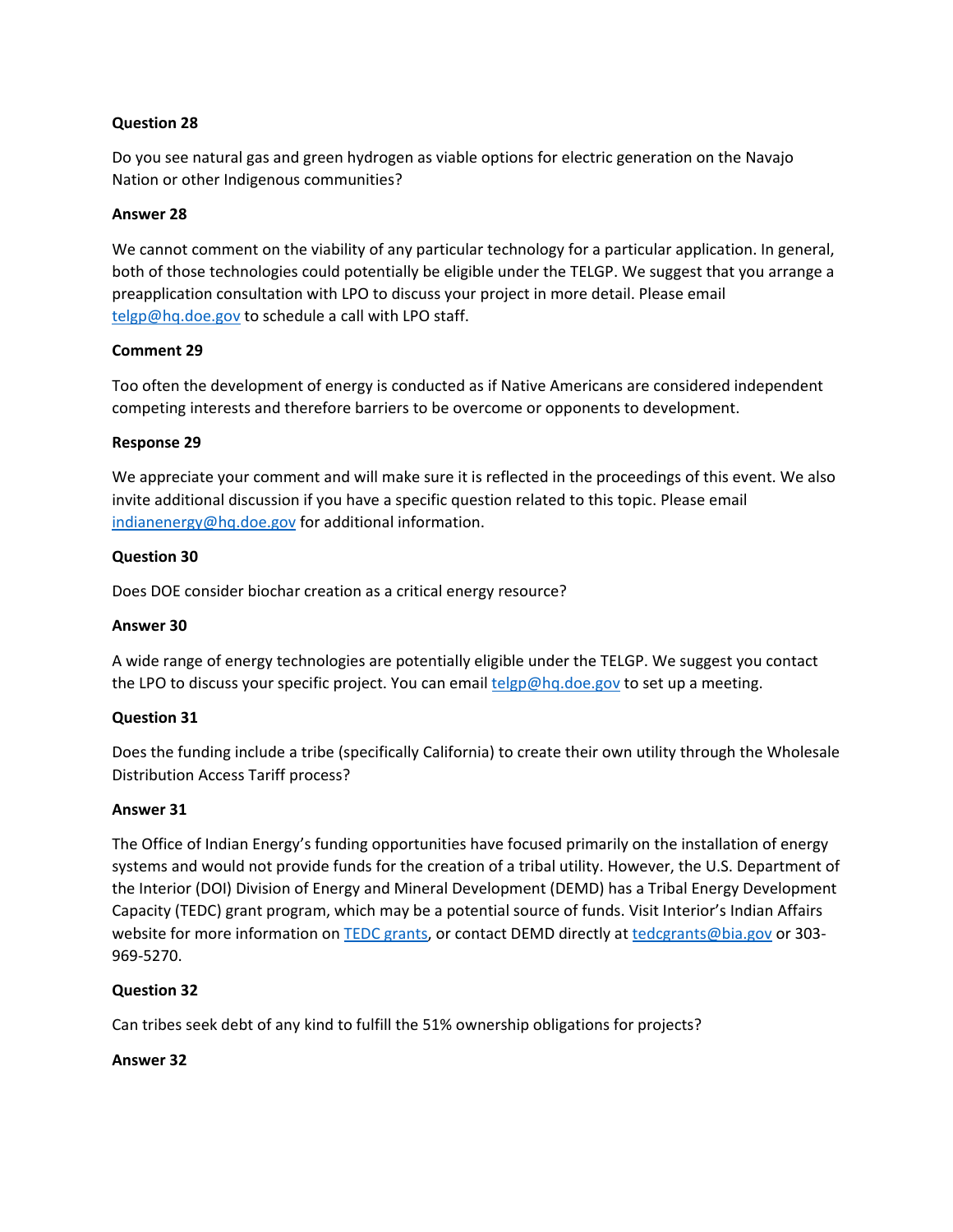The 51% ownership must be considered equity and not debt to meet the requirement. Tribes should contact the LPO to discuss their particular project and financing structure. You can email [telgp@hq.doe.gov](mailto:telgp@hq.doe.gov) to schedule a meeting.

## **Question 33**

Do you know if there are any plans for the DOE to issue a Funding Opportunity (FOA) in 2021 for Energy Infrastructure Deployment on Tribal Lands, as was done in prior years?

## **Answer 33**

Subject to congressional appropriations, the Office of Indian Energy hopes to issue future funding opportunities. To be notified of any future funding opportunities, please consider subscribing to our email list. To subscribe, see "Get Updates" on the homepage [of our website.](http://www.energy.gov/indianenergy) Future funding opportunities may vary, so you'll need to review any future funding opportunity to determine whether it meets your needs.

## **Question 34**

There will be a critical need for capacity building, retraining, and infrastructure investment around EVs (and transportation electrification, in general). Is this outside the scope of Office of Indian Energy?

### **Answer 34**

Funding for electric vehicle charging has not been offered by the Office of Indian Energy in the past. However, we will consider.

### **Question 35**

Can you post [presenter's] email addresses in the chat?

### **Answer 35**

You can email Jigar through the LPO TELGP address at [telgp@hq.doe.gov.](mailto:telgp@hq.doe.gov)

### **Question 36**

If most grants are competitive, what makes an application more attractive or more liable to be funded? All 574 tribes will have a different set of issues and needs. Typically, how many are funded on an annual basis?

### **Answer 36**

The criteria upon which applications are reviewed are included in each specific funding opportunity announcement. Visit our website to see examples of [past funding opportunities.](https://www.energy.gov/indianenergy/past-funding-opportunities) Generally, for energy hardware installation projects, applications are reviewed and considered based on the technical and economic viability of the proposed project. You can find the *funding history*, including how many projects were funded by year, on our website.

# **Question 37**

How do we approach a tribe with recycled remanufactured wind turbines in midscale range—250 kW to 800 kW?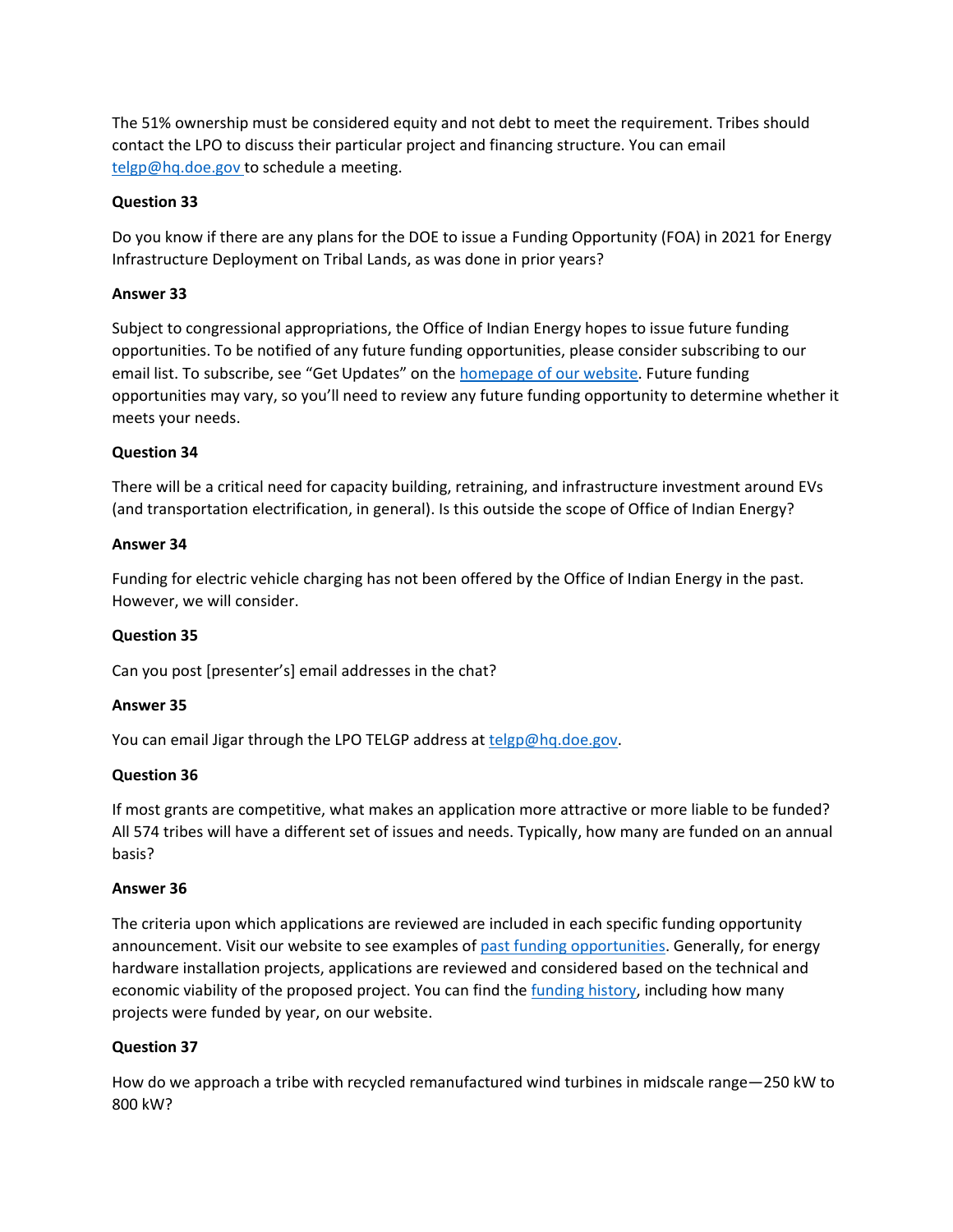## **Answer 37**

You should contact the LPO to discuss your company and potential project opportunities in more detail.

### **Question 38**

Do you deal in "smaller" less than one million dollar projects?

## **Answer 38**

Office of Indian Energy programs can be used to fund projects [valued at] less than \$1 million.

## **Question 39**

BIS-DFMC has \$3 million a year for BIA schools energy efficiency and solar projects. Is there a way we can work with your teams to get projects on the ground?

## **Answer 39**

You should contact the Office of Indian Energy at [indianenergy@hq.doe.gov.](mailto:indianenergy@hq.doe.gov)

## **Question 40**

My tribal client tried twice to get DOE grants to install solar arrays in a dozen tribal residences that are not grid-connected. Both times we were denied because we did not have "utility energy audits" to show how installation of solar would reduce energy costs. We provided cost on generator fuels being used and the savings that would result, but we were immediately disqualified because we didn't have an energy audit from a utility that none of the homes were connected to. Can this rule be waived for future grants for installation purposes?

### **Answer 40**

We cannot speak to the specific situation you've described, other than to say that each funding opportunity announcement specifies the requirements specific to that particular grant opportunity. Relative to Office of Indian Energy funding opportunities, energy audits are only required for applications proposing energy efficiency measures and do not require a utility to complete those energy audits. If those applications were submitted [to an] Office of Indian Energy funding opportunity, we could discuss further but would need additional information to understand the specific situation. If you'd like to follow up, please direct your question, with additional specifics, to [indianenergy@hq.doe.gov.](mailto:indianenergy@hq.doe.gov)

### **Question 41**

Will there be a toolkit available listing specific DOE grant and loan programs for energy programs? [Money] grant limit for technical assistance? Program limits for energy development programs (grants and/or loans)? What are the tribal barriers to these programs?

### **Answer 41**

All DOE funding opportunities are posted on [Grants.gov.](https://www.grants.gov/) Also, see [www.energy.gov/energy-economy/](https://www.energy.gov/energy-economy/funding-financing) [funding-financing](https://www.energy.gov/energy-economy/funding-financing) for information on DOE grant and loan programs.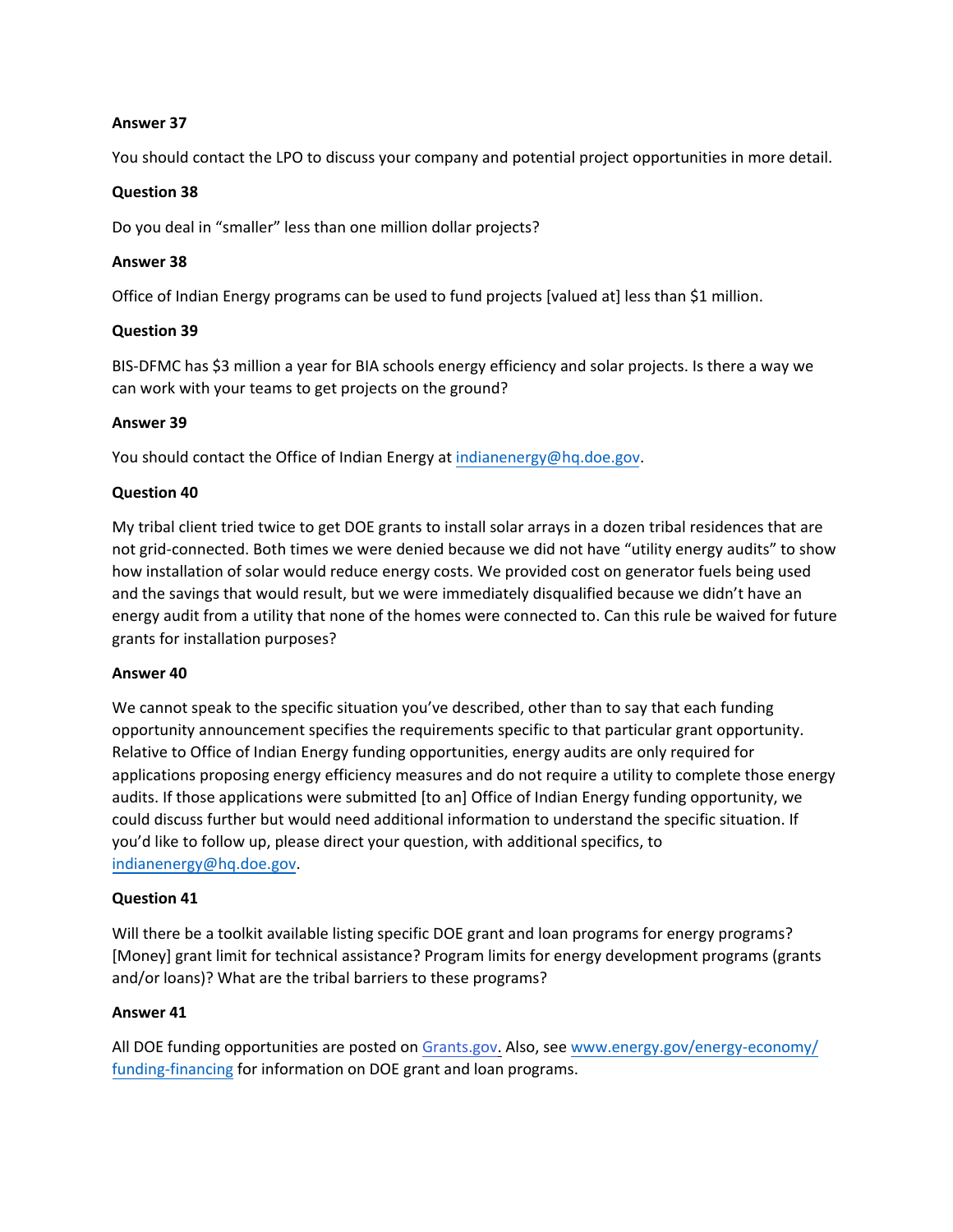DOE's Office of Energy Efficiency and Renewable Energy (EERE) funding opportunities can be found on [EERE Exchange.](https://eere-exchange.energy.gov/)

Office of Indian Energy funding opportunity announcements can be found o[n IE Exchange.](https://ie-exchange.energy.gov/) Additionally, the Office of Indian Energy maintains a [Current Funding Opportunities](https://www.energy.gov/indianenergy/current-funding-opportunities) page for tribal energy related opportunities through DOE and other agencies. The Office of Indian energy also has an [energy](https://www.energy.gov/indianenergy/energy-development-assistance-tool)  [development assistance tool](https://www.energy.gov/indianenergy/energy-development-assistance-tool) that provides information on funding programs across 10 federal agencies. You can also [subscribe to the Indian Energy listserv](https://public.govdelivery.com/accounts/USEERE/signup/17672) to be notified by email of tribal-energy related funding opportunities.

# **Question 42**

Can [the] matching funds requirement be made on a sliding scale versus lump sum?

## **Answer 42**

Each FOA document contains information related to cost sharing; please review our most recent closed [FOA guidelines.](https://www.energy.gov/indianenergy/past-funding-opportunities)

Note that for Office of Indian Energy grants, cost share must be available when an application is submitted; however, it is provided throughout the grant period, not as a lump sum. If the above does not answer your question, please reach out to us at [tribalgrants@hq.doe.gov.](mailto:tribalgrants@hq.doe.gov)

## **Question 43**

Any broadband funding or partnership opportunities?

### **Answer 43**

Office of Indian Energy and LPO programs are not authorized to fund broadband projects.

### **Question 44**

What can be done to make higher levels of funding available for energy exploration in the million-dollar [or more] range?

### **Answer 44**

All federal funding is appropriated through Congress. As such, Congress would also need to increase that funding.

### **Question 45**

Could the Loan Guarantee Program be modified as follows: (1) Change the underwriting standards so that the DOE does not require a credit rating for the borrower in order to make the guarantee? (2) If not, could the DOE at the very least modify the underwriting standards for loans to clean energy generation projects that sell energy to utility buyers as follows: the DOE looks to the credit rating of the energy buyer purchasing the energy from the project (and not the owner of the project) for credit underwriting?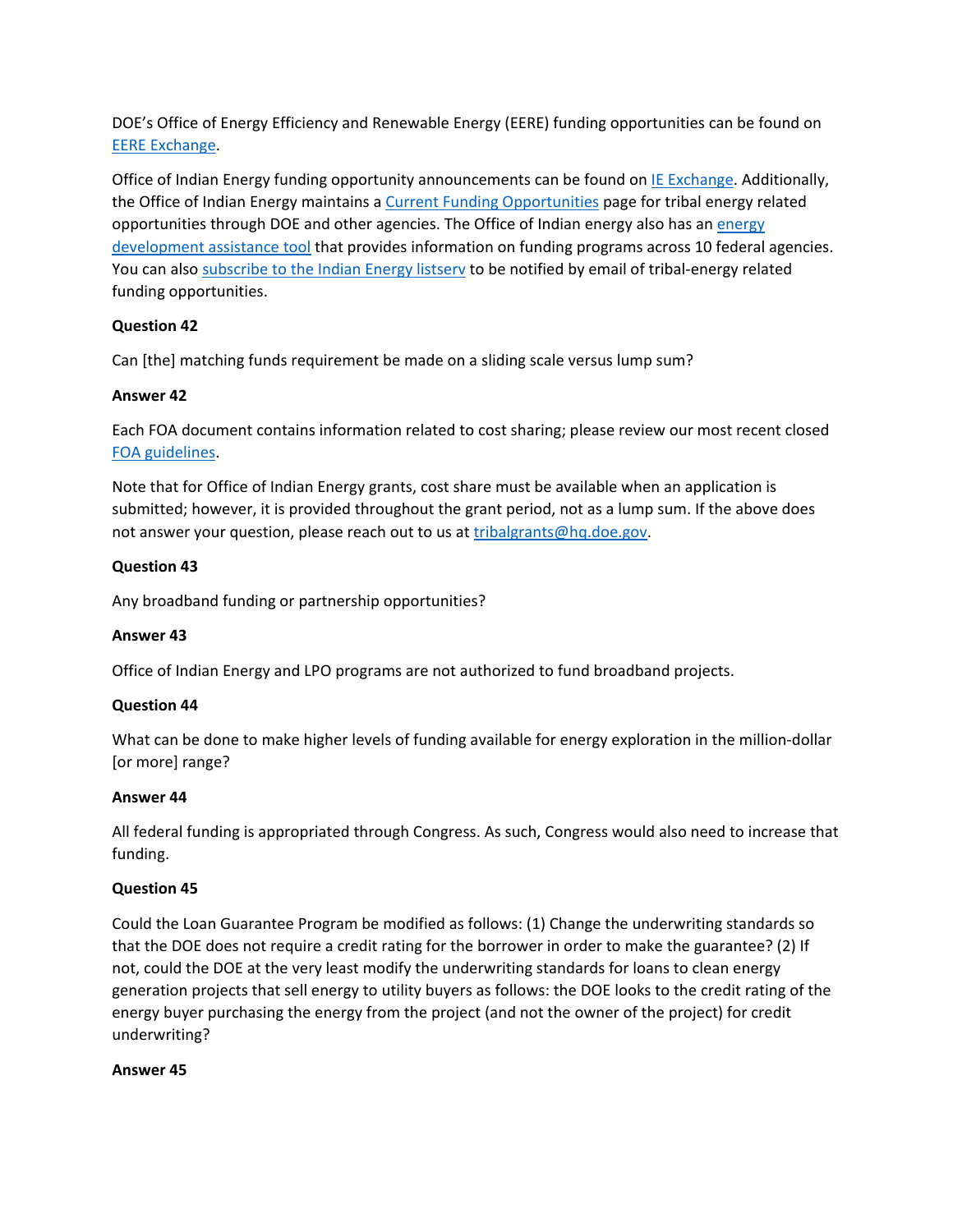Thank you for your input. LPO is considering a number of ways to increase access to TELGP and improve the process for accessing TELGP financing. Regarding question 2, LPO's evaluation of the project risk would depend heavily on the credit rating of the purchaser.

## **Question 46**

What are the typical bank concerns about participating in developing energy projects?

### **Answer 46**

Many lenders are just becoming aware of the TELGP and how to use it. Banks also may not have previous experience with energy projects or working with tribes. We are increasing our outreach to banks to ensure that they have a better understanding of the program and how they can work with tribes.

### **Question 47**

Is it possible to prioritize the broader DOE loan program for utility-scale projects to those with tribal equity ownership?

#### **Answer 47**

The program is available to utility-scale projects, and there is significant lending authority available for these types of projects. We would be happy to talk more about your specific project. You can reach us at [telgp@hq.doe.gov.](mailto:telgp@hq.doe.gov)

#### **Question 48**

Can a non-U.S. pension fund be a lender on an innovative tech project and access loan guarantee?

#### **Answer 48**

While the project itself must be located physically in the United States or its territories, LPO is able to work with non-U.S.-based lenders. Please feel free to contac[t TELGP@hq.doe.gov](mailto:TELGP@hq.doe.gov) for more information.

#### **Question 49**

You mentioned at Navajo many people do not have energy. What about the public domain allotments there? In 1981 there were 81,150 acres? [Was this ] not under the jurisdiction of a tribe?

#### **Answer 49**

Our apologies, but we have no specific information on unelectrified homes on public domain allotment land.

### **Question 50**

Are there any plans to simplify the DOE-OIE Energy Infrastructure Deployment grant? We are a statewide Alaska tribal entity that helps our tribes/communities develop energy projects and find that the lengthy application process is a barrier for our small, remote communities of 100–1,000 people.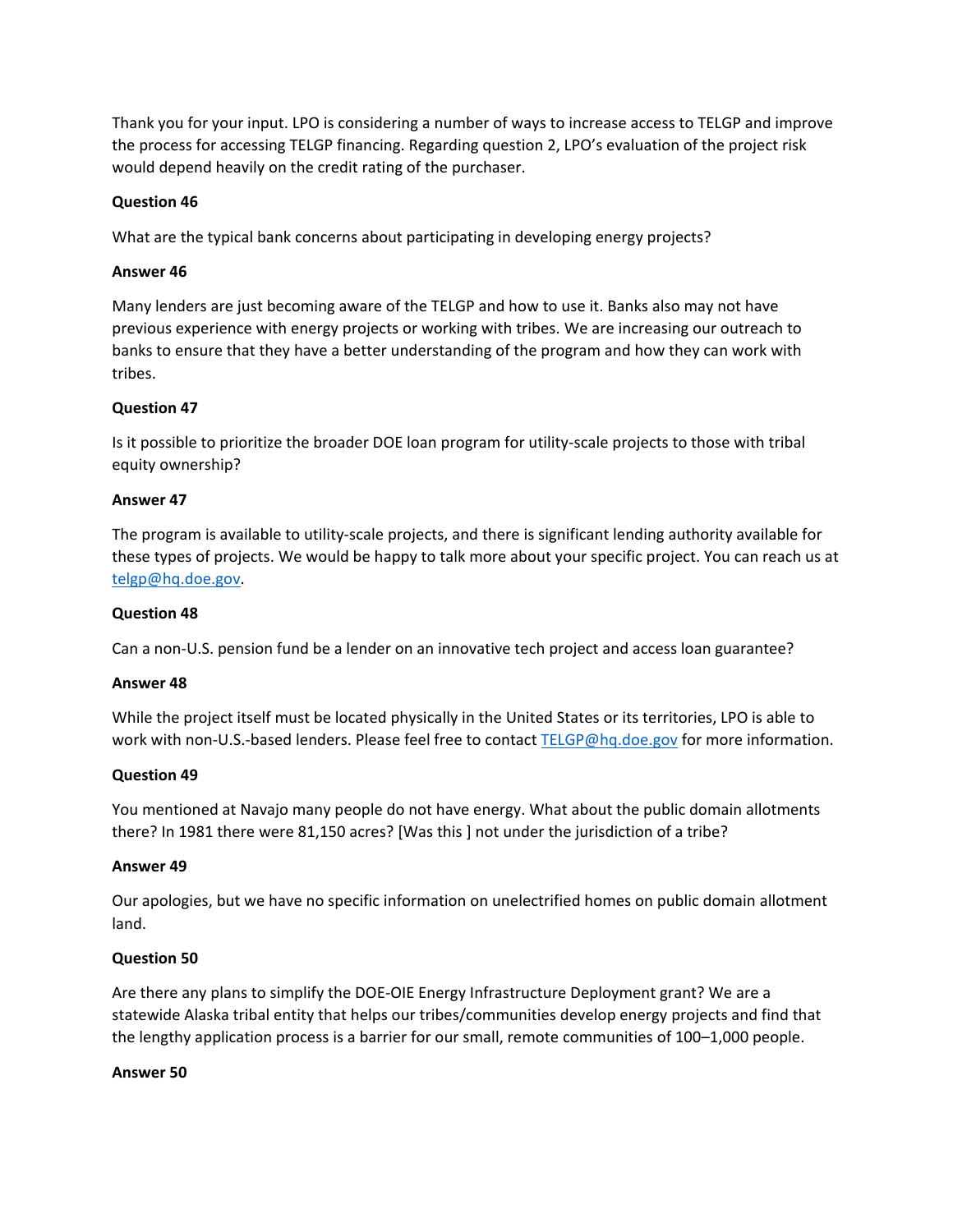Thank you for your feedback. The requirements for funding are governed by the Code of Federal Regulations, which limits the Office's ability to simplify the process to some extent. However, the Office of Indian Energy is continually exploring ways to better meet the needs of our constituents, and we will take your comments into consideration for future funding opportunity announcements. Please feel free to send any suggestions you have to simplify the Office of Indian Energy funding opportunities to [indianenergy@hq.doe.gov.](mailto:indianenergy@hq.doe.gov)

## **Question 51**

Has DOE-OIE considered a program to fund energy project design? Right now, the Technical Assistance program helps tribes determine if projects are feasible, but the Energy Infrastructure Deployment grant requires an engineering design to be considered "shovel ready." This leaves a difficult gap to bridge as there are almost no funding sources for engineering design right now.

### **Answer 51**

Thank you for your comments. The Office of Indian Energy has considered and has even offered funding opportunities for engineering design and development grants in the past. However, the amount of congressionally appropriated funds has limited the Office's ability to provide funding for all aspects of energy development.

## **Question 52**

Will the reduced cost share continue to be in place for the next round of tribal [National Renewable Energy Laboratory] funding and post pandemic conditions?

### **Answer 52**

We are not aware of any funding offered through DOE's National Renewable Energy Laboratory. However, if you are referring to funding opportunities offered for tribal energy projects through DOE's Office of Indian Energy and the recent COVID-related cost-share reduction opportunity, there have been recent changes in the legislation governing cost-share requirements for Office of Indian Energy grant opportunities. Specifically, the Energy Act of 2020 removed the prior cost-share requirements and provides the Secretary of Energy the ability to require less cost share than was previously mandated.

### **Question 53**

Can you send us a list of energy resources that includes all the different departments with contact information? Does a combined matrix sheet of Energy resources from all the U.S. Departments [exist]?

### **Answer 53**

We appreciate your comment and will make sure it is reflected in the proceedings of this event. We currently do not have a combined matrix sheet of energy resources from all of the U.S. agencies. By [subscribing to the Office of Indian Energy listserv](https://public.govdelivery.com/accounts/USEERE/signup/17672) you can be alerted to future opportunities, either through our Office or other agencies and entities. If interested, you may subscribe on the [DOE Office of](https://www.energy.gov/indianenergy/office-indian-energy-policy-and-programs)  [Indian Energy website](https://www.energy.gov/indianenergy/office-indian-energy-policy-and-programs) under our main contact number. When funding is announced, it will be listed on our website and distributed through this listserv. You can also find [Current Funding Opportunities](https://www.energy.gov/indianenergy/current-funding-opportunities) on our website.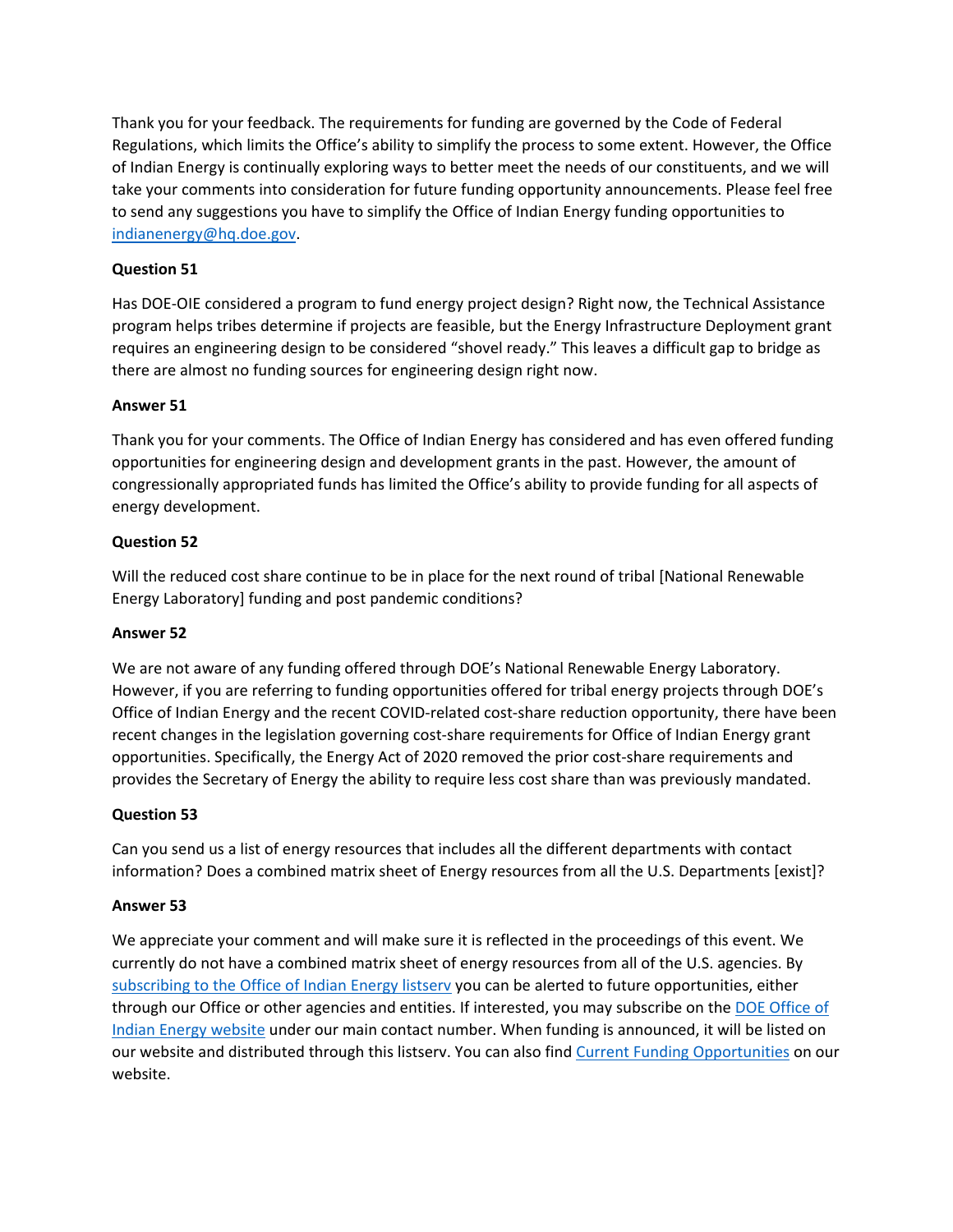The Office of Indian Energy has a number of resources on its website, including the [Energy Resource](https://www.energy.gov/indianenergy/resource-library)  [Library](https://www.energy.gov/indianenergy/resource-library) and the [energy development assistance tool.](https://www.energy.gov/indianenergy/energy-development-assistance-tool)

## **Question 54**

Comment: Present grant writing workshops for each grant opportunity that expresses an accuracy to the criteria they are decided upon. Funding levels in particular.

## **Answer 54**

Thank you for your comment. Because funding opportunities offered through the Office of Indian Energy are competitive, the Office does not currently offer workshops on grant writing. However, the Office of Indian Energy provides webinars on each funding opportunity, which include the criteria by which applications are evaluated and the minimum and maximum amount of DOE funding per award for each Topic Area. Additionally, information about evaluation criteria and the process under which applications are evaluated is included in each FOA. For reference, you can access recorded informational webinars fo[r past funding opportunities](https://www.energy.gov/indianenergy/past-funding-opportunities) on on our website.

## **Question 55**

Wahleah, please explain the "40%" (of what?) going to environmental justice projects. To whom does this apply beyond tribes?

### **Answer 55**

Please see the White House Briefing on President Biden's Executive Order on Tackling the Climate Crisis [at Home.](https://www.whitehouse.gov/briefing-room/presidential-actions/2021/01/27/executive-order-on-tackling-the-climate-crisis-at-home-and-abroad/)

[Follow-up to response] Per the [Justice40 Initiative:](https://www.whitehouse.gov/briefing-room/statements-releases/2021/01/27/fact-sheet-president-biden-takes-executive-actions-to-tackle-the-climate-crisis-at-home-and-abroad-create-jobs-and-restore-scientific-integrity-across-federal-government/) "(a) Within 120 days of the date of this order, the Chair of the Council on Environmental Quality, the Director of the Office of Management and Budget, and the National Climate Advisor, in consultation with the Advisory Council, shall jointly publish recommendations on how certain Federal investments might be made toward a goal that 40 percent of the overall benefits flow to disadvantaged communities. The recommendations shall focus on investments in the areas of clean energy and energy efficiency; clean transit; affordable and sustainable housing; training and workforce development; the remediation and reduction of legacy pollution; and the development of critical clean water infrastructure. The recommendations shall reflect existing authorities the agencies may possess for achieving the 40-percent goal as well as recommendations on any legislation needed to achieve the 40‑percent goal."

# **Question 56**

Guaranteed loans are a problem for tribes. Significant additional expenses are required in completing the underwriting process, with large expenditures in perfecting immunity provisions. The guaranteed loan fund does not authorize for potential losses such that the guaranteed loan interest rate is not competitive with market rates. With higher expense and high rates, they are not useful for tribes. Would not a tribal loan fund be more effective than retaining the market based program that has not served tribes' interests?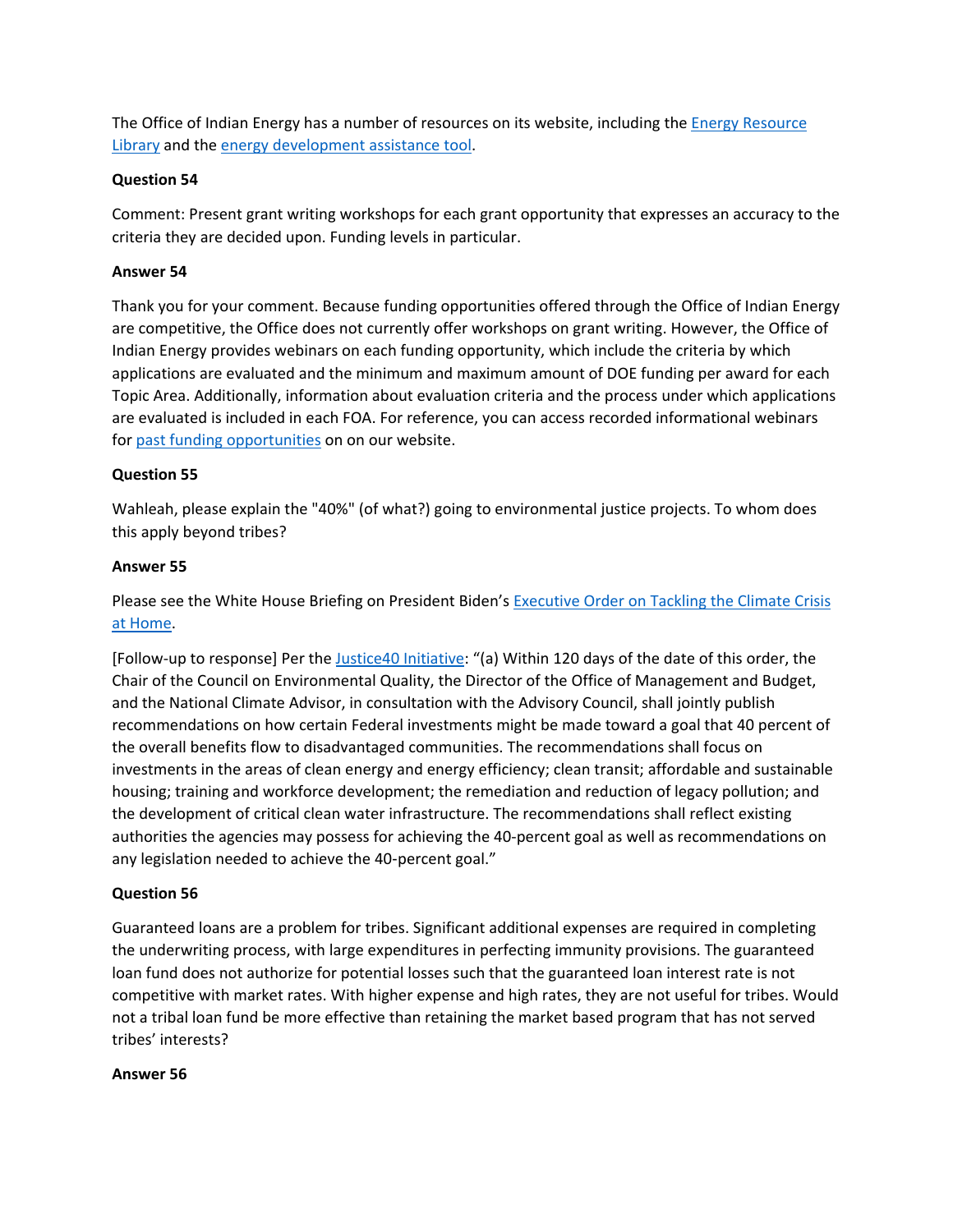Thank you for your input. LPO is considering a number of ways to increase access to TELGP and improve the process for accessing TELGP financing.

## **Question 57**

Should not off-grid tribal lands be a priority for Indian Energy and IEED? Electrification programs are unfunded. Capital costs for deployment in most instances cannot be amortized with a low consumer population and income base. Is not access to energy a human right?

## **Answer 57**

DOE cannot speak to DOI Indian Energy and Economic Development (IEED) programs. However, off-grid energy systems and electrification are eligible for funding under the Office of Indian Energy. Additionally, projects that serve tribal communities not connected to the traditional centralized grid may also be given additional consideration under the Office's funding opportunities.

### **Question 58**

I am a small private company that is interested in working with youth in Tribes, and partnering with our Drone program for energy assessments, soil, air, and water sampling, and cleaning water areas. How do I present this to [someone who] could help me?

### **Answer 58**

You can contact the Christenson Fund and submit a grant application through their website.

## **Question 59**

Are there specific energy projects that Tribes are specifically wanting or needing to implement? Are there any specific targeted programs such as solar, wind, energy auditing?

### **Answer 59**

Tribes are pursuing a great diversity of projects, depending on their needs and available resources.

### **Question 60**

How can we build a streamlined efficient and unified program for tribes to seamlessly develop renewable energy projects on indigenous lands?

### **Answer 60**

The Office of Indian Energy would welcome any thoughts you have on buildings a streamlined efficient and unified program for Tribes to seamlessly develop renewable energy projects on indigenous lands. Please send any suggestions to [indianenergy@hq.doe.gov.](mailto:indianenergy@hq.doe.gov)

### **Question 61**

Tribes, or my tribe, does not have a program or platform or "curricula" for utilizing the multitudes of resources out there and don't have a leg to stand on on renewable energy education.